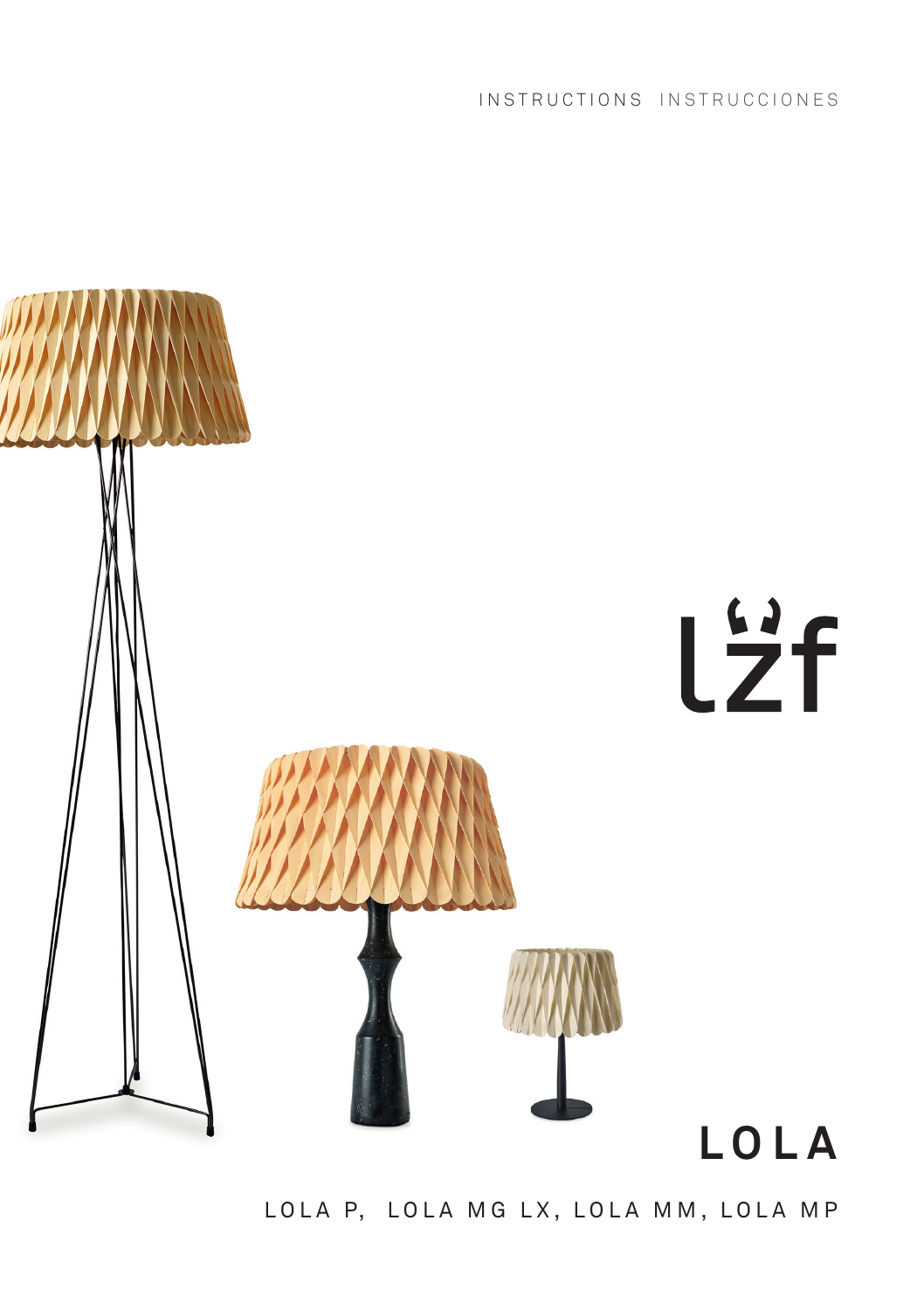## CONTENTS CONTENIDO



## TECHNICAL SPECIFICATIONS ESPECIFICACIONES TÉCNICAS

| $220 - 250V$<br>$\epsilon$                                 | 120V                                                       |
|------------------------------------------------------------|------------------------------------------------------------|
| Class II Clase II 回                                        |                                                            |
| Recommended bulb Bombilla recomendada                      | Recommended bulb Bombilla recomendada                      |
| LOLA P & LOLA LX                                           |                                                            |
| E27                                                        | E26                                                        |
| LED Globe DIM 14 W max.<br>Ψ<br>LED regulable              | LED Globe DIM 15 W max.<br><b>WILLIAM</b><br>LED regulable |
| LOLA MM & LOLA MP                                          |                                                            |
| E27                                                        |                                                            |
| LED Globe DIM 12 W max.<br>LED regulable<br>$\mathbb{Z}^2$ |                                                            |
|                                                            |                                                            |

## **Weight** Peso

| LOLA P  | 4,1 Kg | 9 Lb    | LOLA MM | 2,4 Kg | 5,3 Lb |
|---------|--------|---------|---------|--------|--------|
| LOLA LX | 9 Kg   | 19.8 Lb | LOLA MP | 1,6 Kg | 3,5 Lb |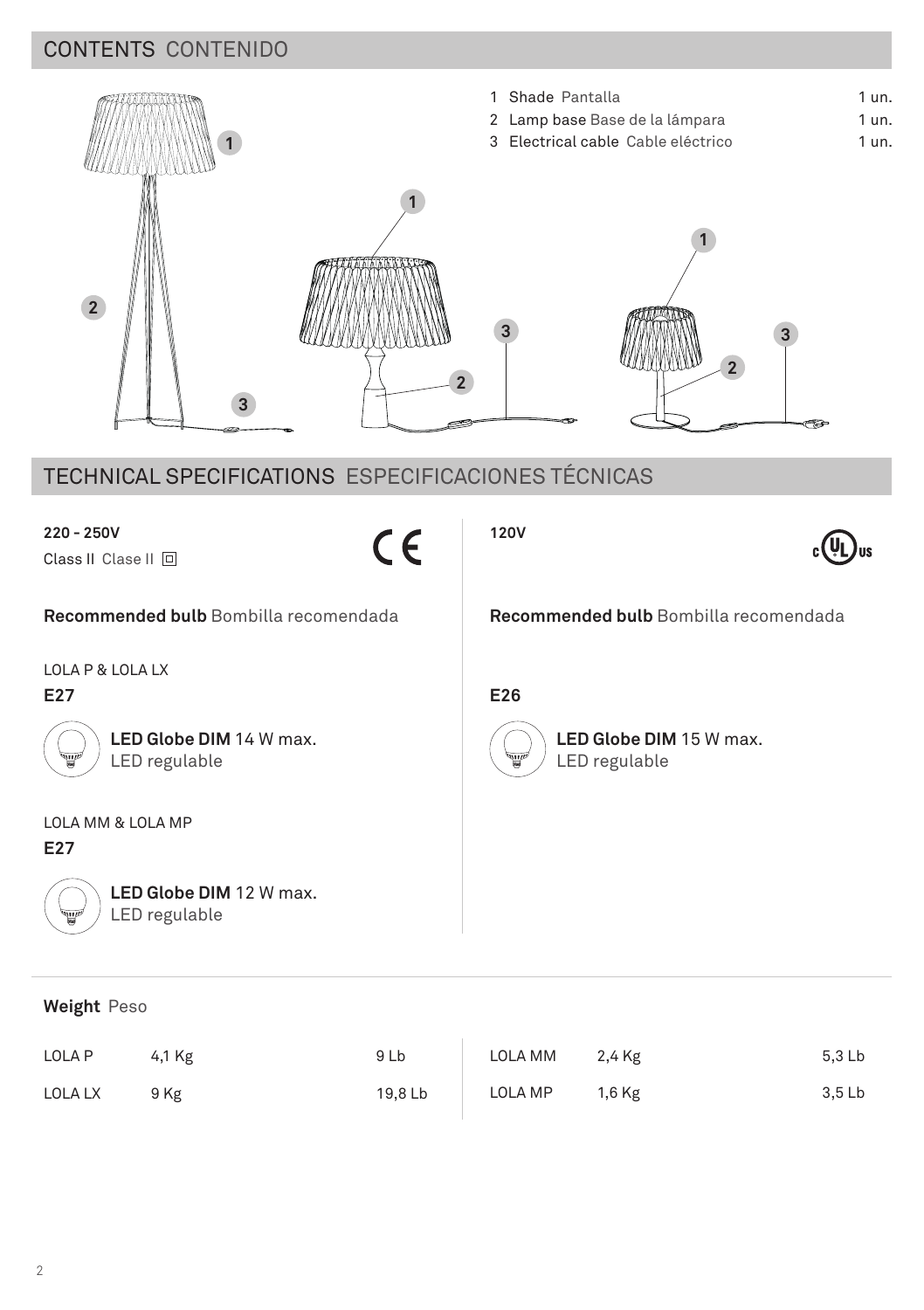## ASSEMBLY INSTRUCTIONS / INSTRUCCIONES DE MONTAJE





Install the bulbs. Instalar las bombillas.



**2 1** Install the bulbs. **3 2 3 Dimming MIN/MAX:** Linear displacement.

 Regulación MIN/MAX: Desplazamiento lineal.